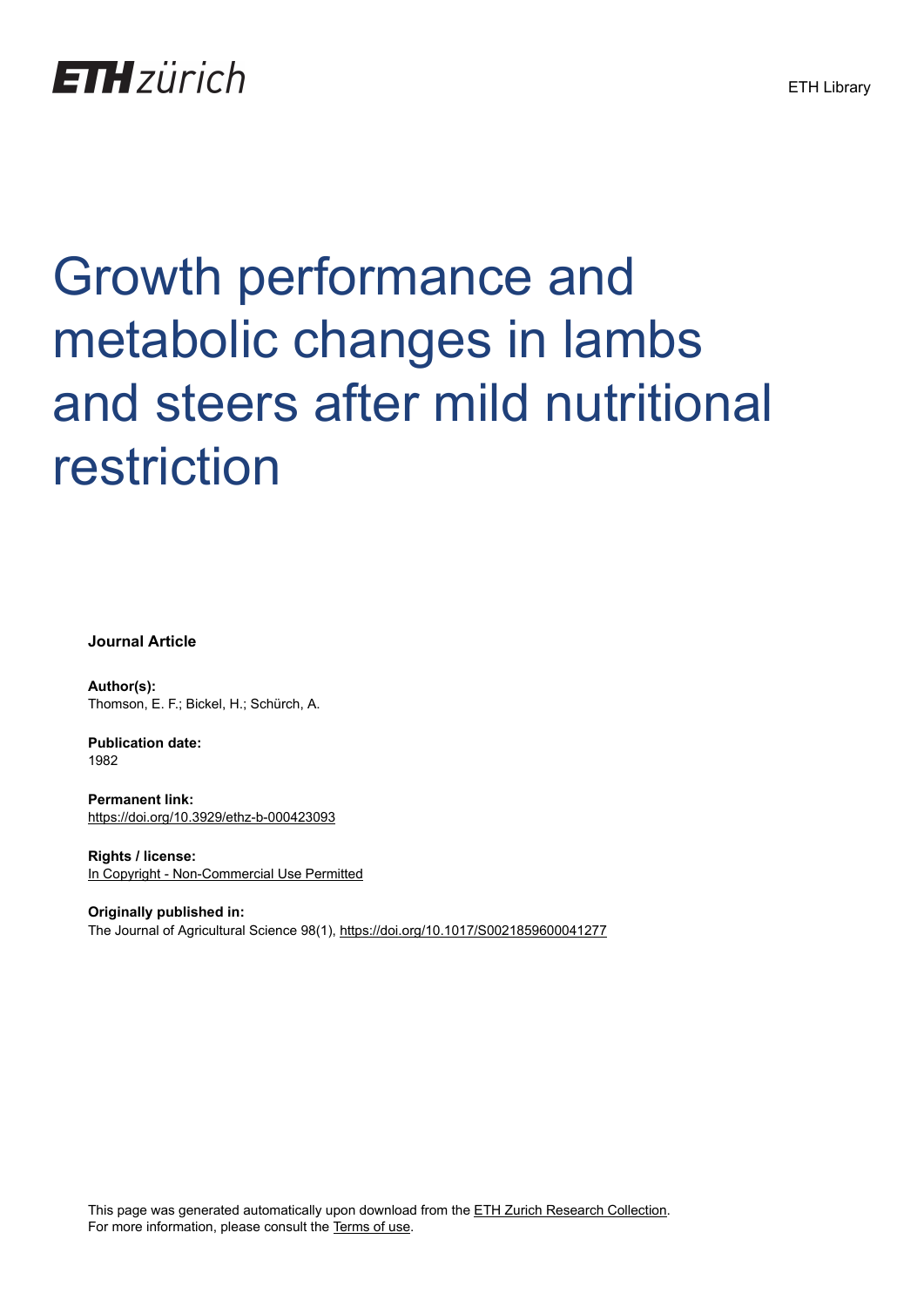### Growth performance and metabolic changes in lambs and steers after mild nutritional restriction

BY E. F. THOMSON\*, H. BICKEL AND A. SCHÜRCH

*The Nutrition Group, Institute of Animal Production, Swiss Federal Institute of Technology, ETH-Zentrum,* 8092 *Zurich, Switzerland*

*{Revised MS. received* 18 *July* 1981)

#### **SUMMARY**

Two trials investigating compensatory growth are reported in which lambs and young cattle were placed on either a continuous (C) or a discontinuous (RR) growth path. RR animals were subjected to a phase of restricted feeding and then realimented at an equivalent level of feeding to C animals over the same live-weight range. Eight 4-month-old lambs and 30 9-month-old Swiss Brown steers were used. The restriction (I) and realimentation (II) phase covered the live-weight ranges 23-32 kg and 32-44 kg respectively in tho lamb trial and 236-310 kg and 310-460 kg respectively in the steer trial.

Fifty-six total energy balances were made with lambs using open-circuit respiration calorimetry. Fifty determinations of diet digestibility and N balance were made with steers. Lambs received a pelleted concentrate diet and, except for restrictively fed steers which received hay alone, steers were offered a diet based on maize silage.

The restriction phase of RR lambs and RR steers was longer, and the daily ME intake and daily live-weight gains were significantly lower than those of the C animals.

Compared with C lambs a marked reduction in methane production of RR lambs occurred during feed restriction which persisted throughout realimentation.

During recovery realimented lambs gained non-significantly, but realimented steers significantly, more than C animals from a similar ME intake and required less ME/kg daily live-weight gain. Realimented lambs retained more protein at the start of recovery compared with C lambs but both C and realimented steers retained similar amounts of nitrogen. Indirect evidence is presented that suggests improved utilization of ME for protein deposition, at least at the start of realimentation.

Although the animals on the discontinuous growth path (RR) took longer to reach slaughter weight, their total intake of gross energy and overall energy conversion ratio (MJ ME/kg live-weight gain) was similar to those of animals on the continuous growth path (C).

growth following a period of nutritional limitation interdependency between these three factors, is well documented (Wilson & Osbourn, 1960; together with level of feeding differences, and their<br>Allden, 1970). Little doubt remains that increased individual effects on efficiency (Bickel, 1977), often Allden, 1970). Little doubt remains that increased appetite, and the associated gut-fill effect, is an makes it difficult to interpret the results of studies important factor responsible for compensatory on compensatory growth. For example, the growth. However, disagreement remains concerning frequently but not universally observed higher the causal involvement of the following three feed intake of compensating animals (Allden, 1970) factors in the complex of changes resulting in prevents the separation of the effects on growth

Agricultural Research in the Dry Areas, P.O. Box 5466, Aleppo, Syria. In 1975 a research programme was initiated at

INTRODUCTION maintenance requirement; second, a fall in the energy value of the body-weight gains and third, The ability of animals to express compensatory an increased efficiency of feed utilization. The close compensatory growth. First, a reduction of rate of the higher feeding level from any increased » Present address: The International Center for efficiency or decreases in the energy value of the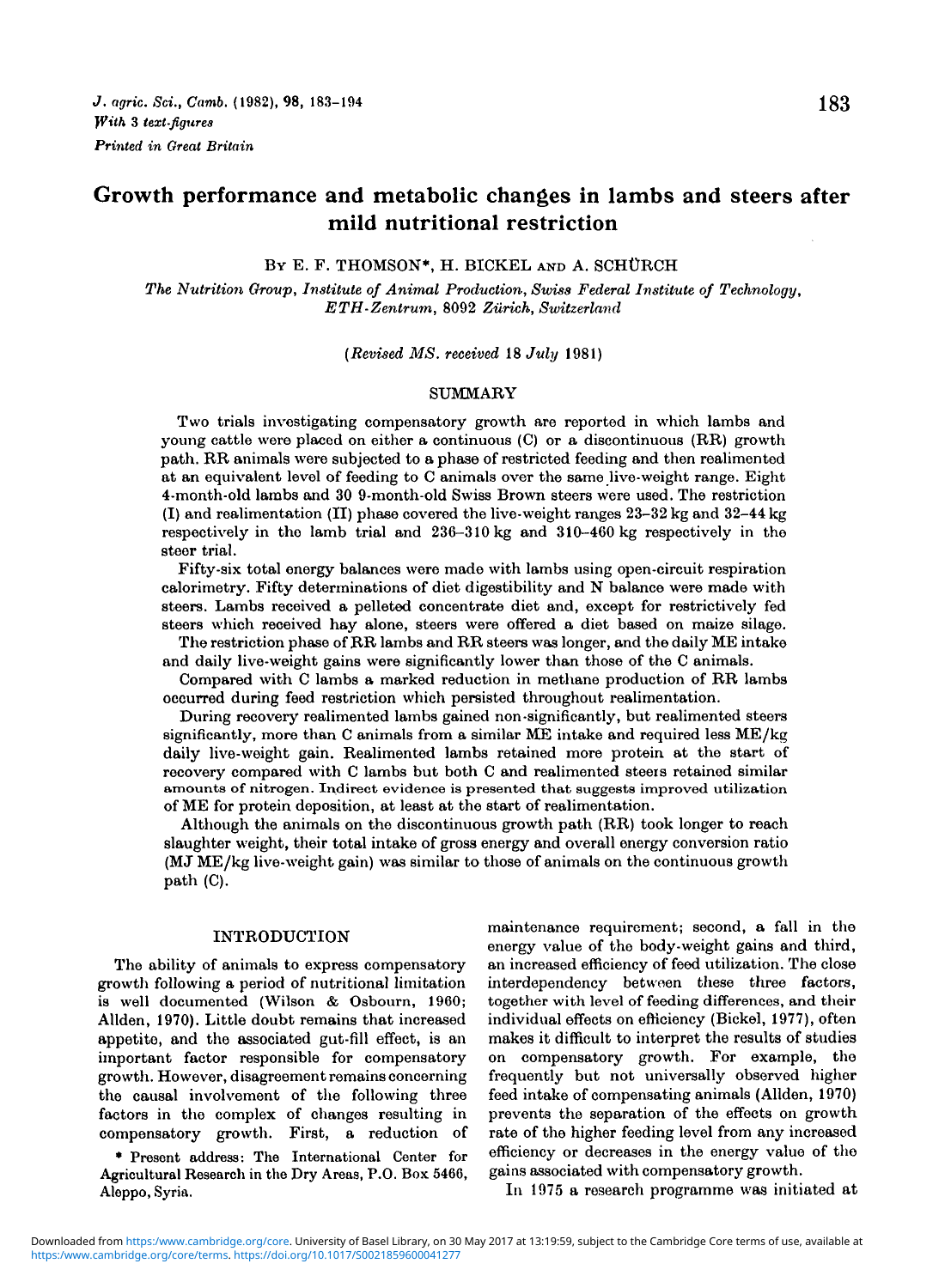

Fig. 1. Experimental plan of lamb and steer trial.  $\cdots$ , C<sub>i</sub> lambs and steers;  $\cdots$ , C<sub>II</sub> lambs and steers;  $-\cdots$ , RR<sub>I</sub> lambs and steers; ---, RR<sub>II</sub> lambs and steers;  $\bullet$ , slaughter groups of six steers.

Zürich with the objective of re-examining the role of the four factors in the compensatory growth complex. There was, furthermore, a need to investigate the performance of cattle in a semi-intensive fattening system designed to maximize the input of home-grown feedingstuffs. Such a system can involve a store period (Lörtscher, Weber & Zaugg, 1975) when cattle graze summer alpine pasture and compensate in winter when offered diets based on maize silage. In other regions cattle compensate when fed cereal-based diets during early winter following restricted growth on autumn pasture or compensate on early summer pasture following a late winter phase which enables the input of low to medium quality conserved forages.

This paper describes a metabolism trial with lambs and a growth trial with steers in which compensating animals were given the same feed allowance over the same live-weight interval as control animals on a continuous growth path. Such a design avoids the confounding influence of differences in level of feeding and maintenance requirements on growth performance and energy conversion ratio (MJ ME per kg live-weight gain). Respiration and slaughter trials with cattle designed to examine in more detail the interactions between the various factors in the compensatory growth complex will be reported subsequently. A comprehensive description of the trials is given elsewhere (Thomson, 1979).

#### MATERIALS AND METHODS

#### *Experimental plan*

The plan of the lamb and the steer trial is shown in Fig. 1. Each trial involved a control (C) and a restricted-realimented (RR) group. C lambs and C

|  |  | Table 1. Number of animals, level of feeding and |  |  |
|--|--|--------------------------------------------------|--|--|
|  |  | target daily gains of respective groups          |  |  |

|              |         | Restriction<br>phase |         | Realimentation<br>phase |               |  |
|--------------|---------|----------------------|---------|-------------------------|---------------|--|
|              |         | $C_{\rm L}$          | RR.     | $C_{11}$                | $\rm RR_{II}$ |  |
| Number of    | Lambs   | 4                    | 4       | 3                       | 4             |  |
| animals      | Steers† | 12t                  | 12†     | 6                       | 6             |  |
| Level of     | Lambs   | 1.7                  | $1 - 4$ | 2.7                     | 2.7           |  |
| feeding*     | Steers  | 2·3                  | $1 - 4$ | 1.7                     | 1.7           |  |
| Target daily | Lambs   | 208                  | 50      | 250                     | 250           |  |
| gains (g)    | Steers  | 880                  | 310     | 880                     | 880           |  |

*\* Six additional steers comprised initial slaughter group.

<sup> $\dagger$ </sup> Six of these steers slaughtered at end of restriction phase.

\* Expresses ME intake as multiples of ME requirement for maintenance.

steers were fed during 120 and 266 days respectively to allow continuous growth. RR lambs and RR steers were subjected to a 144- and 154-day period of mild feed restriction (phase I) respectively followed by realimentation (phase II) of 56 and 147 days respectively at the same level of feeding as C lambs and C steers.

Comparisons of performance of corresponding groups during the restriction (C, *v.* RR,) and realimentation phase  $(C_{II} v. RR_{II}$  animals) were made over the same live-weight interval.

*Animals.* The number of animals in the respective groups of the two trials and the level of feeding are shown in Table 1. Eight 4-month-old Swiss White Alpine lambs were divided between groups C and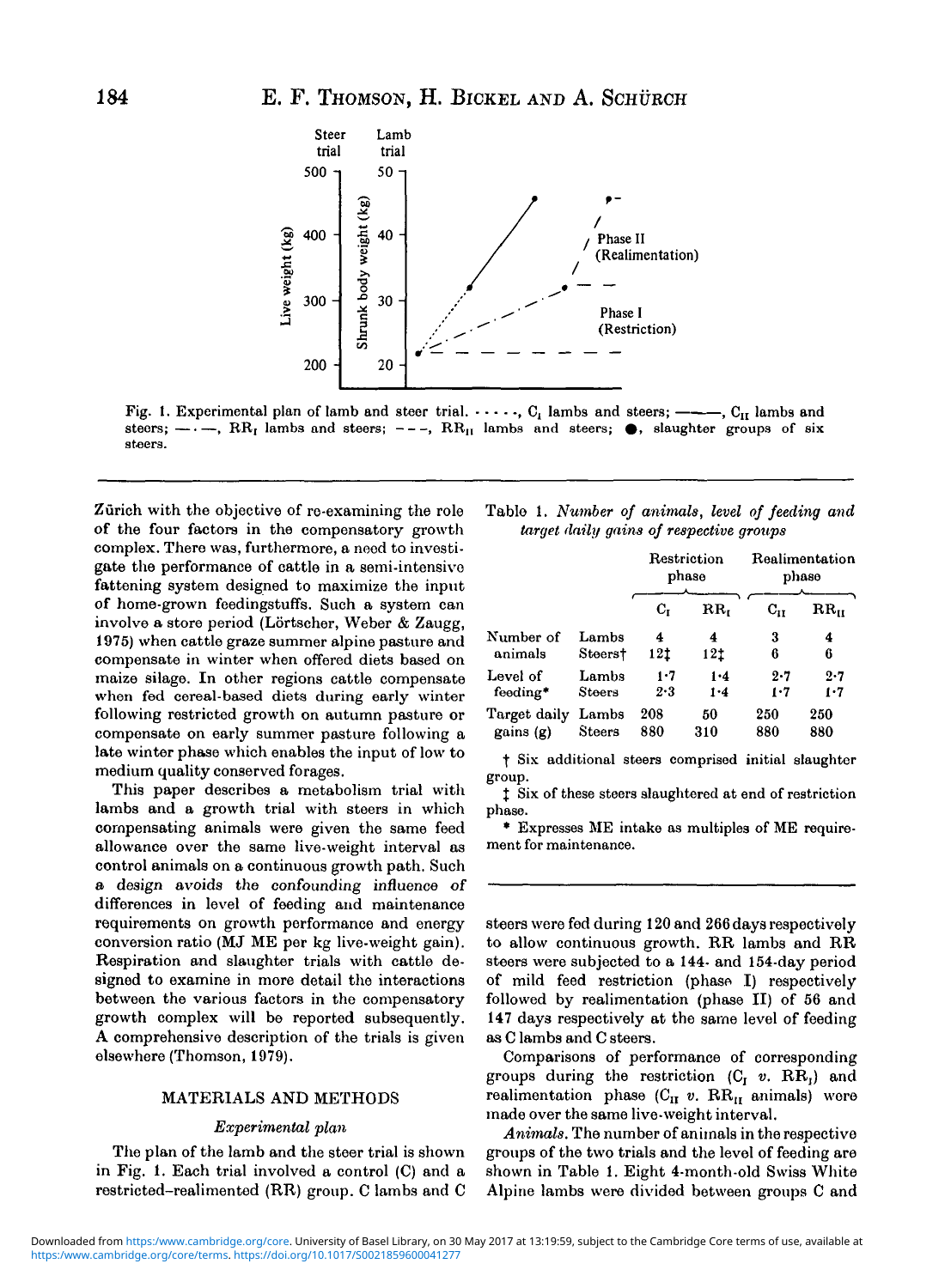|                                          | Lamb trial |          |         | Steer trial     |                  |                 |                 |                         |          |
|------------------------------------------|------------|----------|---------|-----------------|------------------|-----------------|-----------------|-------------------------|----------|
| Phase                                    |            | н        |         |                 |                  |                 |                 | п                       |          |
| Component                                | Pellets    | Pellets  | Hay     | Maize<br>silage | Concen-<br>trate | Maize<br>silage | Maize<br>silage | Concen-Concen-<br>trate | trate    |
| Dry matter (D.M.)                        | 90.5       | $90 - 6$ | 85.5    | $36 - 4$        | 88.2             | 23.9            | 36.6            | $89 - 9$                | 88.0     |
| Ash (% in p.m.)                          | $6 - 6$    | $6 - 0$  | 9.9     | $3-9$           | $9 - 4$          | 4.6             | 5.1             | $15 - 1$                | $6-7$    |
| Crude protein $(\frac{9}{6}$ in $p.M.$ ) | 15.1       | 14.2     | $8 - 6$ | 9.0             | 23.8             | $9 - 0$         | 8.3             | 45.3                    | 16.0     |
| Gross energy (MJ/kg D.M.)                | $17 - 8$   | $17 - 9$ | 18.4    | 18.4            | $17 - 6$         | $19 - 4$        | 18.3            | 17.5                    | $17 - 7$ |

Table 2. *Proximate composition of tlie diets*

RR. They were treated against gut parasites and accustomed to the ration for 4 weeks before the trial started.

Initially 30 9-month-old Swiss Brown steers were available at the beginning of the steer trial which was based on a comparative slaughter design. Six representative steers formed an initial group and thereafter six steers from the group C and RR were slaughtered at the end of the restriction and realimentation phase. Thus in the steer trial groups  $C_i$  and  $RR_i$  involved 12 animals each and group  $C_{II}$  and  $RR_{II}$  six animals each.

*Estimation of feed requirements.* The Agricultural Research Council (1965) conventions were used to formulate the feed allowances for the lambs. The target daily shrunk body-weight gain of the lambs is given in Table 1. The steers were fed diets estimated from Ministry of Agriculture, Fisheries and Food (1975) allowances to sustain target daily live-weight gains (LWG) given in Table 1. In doing so it was appreciated that the estimated energy values of the gain used by the Ministry of Agriculture, Fisheries and Food (1975) were based on limited data which gives a further approximation when applied to the dual purpose, latematuring Swiss Brown breed. The energy value of the steers diets  $(ME/D.M.)$  were estimated by multiplying the content of digestible energy by 0-82 (Agricultural Research Council, 1965).

The amount of diets fed in both trials was adjusted every 14 days according to a predetermined target growth schedule based on the LWG and the estimated empty-body weights at the start of the two growth phases. No correction to feed allowances were made when actual LWG deviated from the target growth schedule.

*Diets.* The proximate composition of the diets are given in Table 2.

Lambs were offered a pelleted cereal diet containing 20  $\%$  chopped straw, 5  $\%$  molasses, 55  $\%$  rolled wheat,  $8\%$  extracted soya-bean meal and a vitamin-mineral premix in the restriction phase. In the realimentation phase tho straw and soyabean meal were reduced to 10 and 5 % respectively, and the wheat increased to 78%. Diets I and II contained 11-7 and 12-6 MJ ME/kg D.M. respectively.

Apart from the  $RR_i$  steers which received hay alone, all the other groups of steers were offered a diet based on maize silage balanced with appropriate protein concentrate and vitamin-mineral premixes.

#### *Procedures*

*Housing and feeding.* Lambs were penned on sawdust in a controlled environment house and steers tethered in a cowshed fitted with a wooden slatted floor. Lambs were fed at 09.00 and steers at 08.00 and 16.00 h. Daily feed intake of individual animals was recorded throughout the trials.

*Measurement of heat production.* Heat production of lambs was estimated from gaseoua exchange (Brouwer, 1965) measured with open-circuit respiration equipment (Daccord, 1970; Wenk, Prabucki & Schürch, 1970). Oxygen,  $CO<sub>2</sub>$  and  $CH<sub>4</sub>$ concentrations were determined using a Taylor Servomex (Type AO 184) analyser, a Siemens Ultramat M and a Siemens Ultramat 2 respectively. Heat production was measured four times on each C lamb and ten times on each RR lamb. Each measurement consisted of four consecutive 24 h determinations except the last 48 h of 9-day period of maintenance feeding and over the final 48 h of a subsequent 5-day period of fasting.

*Digestibility and nitrogen balance.* Excreta collections lasted 9 and 7 days in the Iamb and steer trial respectively. Lambs were transferred in their metabolism crates to the respiration chambers for the last 4 days of each collection period. Four steers from each experimental group were placed in metabolism crates to make a total of 50 determinations of digestibility and nitrogen balance.

*Chemical analyses.* Samples of feed and excreta were analysed for proximate components by Weende procedures, for gross energy by bomb calorimetry and for carbon as described by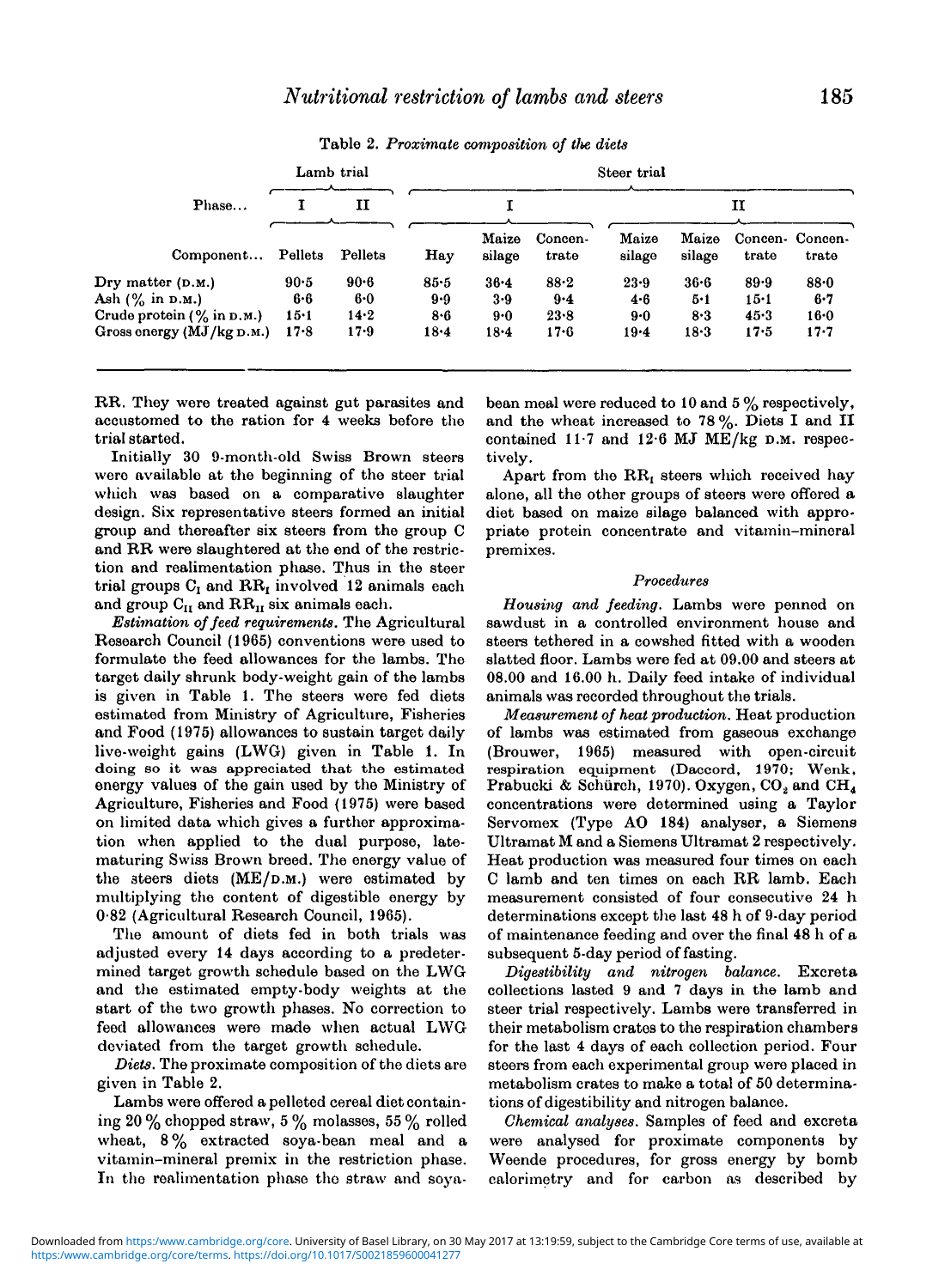|                         |                        |                      | Restriction phase |                           | Realimentation phase |                     |                           |  |
|-------------------------|------------------------|----------------------|-------------------|---------------------------|----------------------|---------------------|---------------------------|--|
| Digestibilities $(\% )$ |                        | $C_{I}$              | RR,               | S.E. of the<br>difference | $C_{II}$             | $RR_{II}$           | S.E. of the<br>difference |  |
| Dry matter              | Lambs<br><b>Steers</b> | 71.7<br>73.0         | 74.4<br>70.7      | 1.35                      | $77 - 4$<br>$77 - 2$ | $78 - 2$<br>$68.5*$ | 1.37<br>1.23              |  |
| Gross energy            | Lambs<br><b>Steers</b> | $69 - 7$<br>71.4     | $73 - 0$<br>69.0  | 1.82                      | 77.0<br>70.9         | $76 - 7$<br>$66.9*$ | 1.49<br>$1 - 21$          |  |
| Crude protein           | Lambs<br><b>Steers</b> | $68 - 6$<br>$66 - 2$ | $72.1*$<br>$66-3$ | 1.42                      | $72 - 0$<br>63.2     | $72 - 1$<br>59.7    | 2.04<br>1.74              |  |
| Metabolizability $(%)$  | Lambs                  | 60·1                 | $63 - 0$          | 1.68                      | 68.2                 | $71 - 1$            | 1.21                      |  |
| ME/DE(%)                | Lambs                  | 87.5                 | 86.3              |                           | 88.3                 | $92.6*$             | 1.00                      |  |

Table 3. *Digestibility, metabolizability and content of metabolizable energy in the digestible energy (ME/DE)*

Schneider (1959). Urinary energy was estimated from urinary carbon (Blaxter, Clapperton & Martin, 1966).

*Body weights.* Lambs were weighed on entering and leaving the chambers 23 h after the last meal to give shrunk body weight (SBW). Apart from live-weight (W) determinations at the beginning and end of the two growth phases, all steers wore weighed every 14 days at 15.00 h, about 8 h after their last meal.

*Slaughter procedures and carcass specific gravity.* At the beginning of the trial and at the end of phases I and II all steers were weighed at 05.30 h, about 13-5 h after the last meal. All were then given the morning meal, but not the afternoon meal. After the morning meal animals in the respective slaughter groups (Fig. 1) were transported for about 90 min to a commercial abattoir. These animals, and those remaining on trial, were thon weighed again about 26 h after the last meal to give shrunk body weight (SBW). Water was not available during the 26 h interval.

Immediately after the SBW determination, slaughter of respective steers took place by captive bolt. The intact alimentary canal, urinary and gall bladder was removed, weighed, emptied of all contents, rinsed out, allowed to drain and reweighed. The weight loss represented gut contents. Empty body weight was calculated from SBW minus gut contents.

The carcasses were weighed warm to give carcass weight and stored at 4 °C for 48 h. After halving down the centre of the vertebral column, one side was quartered between the 11th and 12th ribs, and the quarters weighed in air using commercial equipment to the nearest 100 g. Quarters were then immersed in water at 4 °C and re-weighed

to the nearest 100 g. Carcass specific gravity was determined as described by Lofgreen (1965), and carcass energy content from relationships between carcass specific gravity, body water and fat (Garrett & Hinmann, 1969).

*Experimental problems.* Because lambs often refused feed when in the respiration chambers, 11 of the 56 energy balances were discarded from the analysis since refusals exceeded 20 % of total feed offered over the 4 days in the chambers. One C lamb continuously refused significant amounts of feed and its data were excluded from the analysis. However, at least three successful balances on each of the remaining seven lambs were made during phase II.

No intake or health problems were encountered in the steer trial.

Owing to technical difficulties during determination of specific gravity at the abattoir, the specific gravity values of RR, steers had to be discarded.

*Statistical analysis.* The linear regression of live weight on time of the individual animals gave the best fit for estimating LWG- within phases I and II. The intakes and performance of the group  $C_t v$ .  $\mathbb{R} \mathbb{R}$ ,  $C_{II}$  v.  $RR_{II}$  and  $C_{I+II}$  v.  $RR_{I+II}$  were compared using Student's *t* test (Snedecor & Cochran, 1967). Since there was a close relationship between digestibility and SBW in the lamb trial (Thomson, 1979), means of variables affected by this relationship, e.g. digestibility and metabolizability, have been adjusted to a common SBW of 38 kg during phaso II by linear interpolation.

#### RESULTS

*Digestibility and metabolizability.* The digestibility, metabolizability and the ratio metabolizable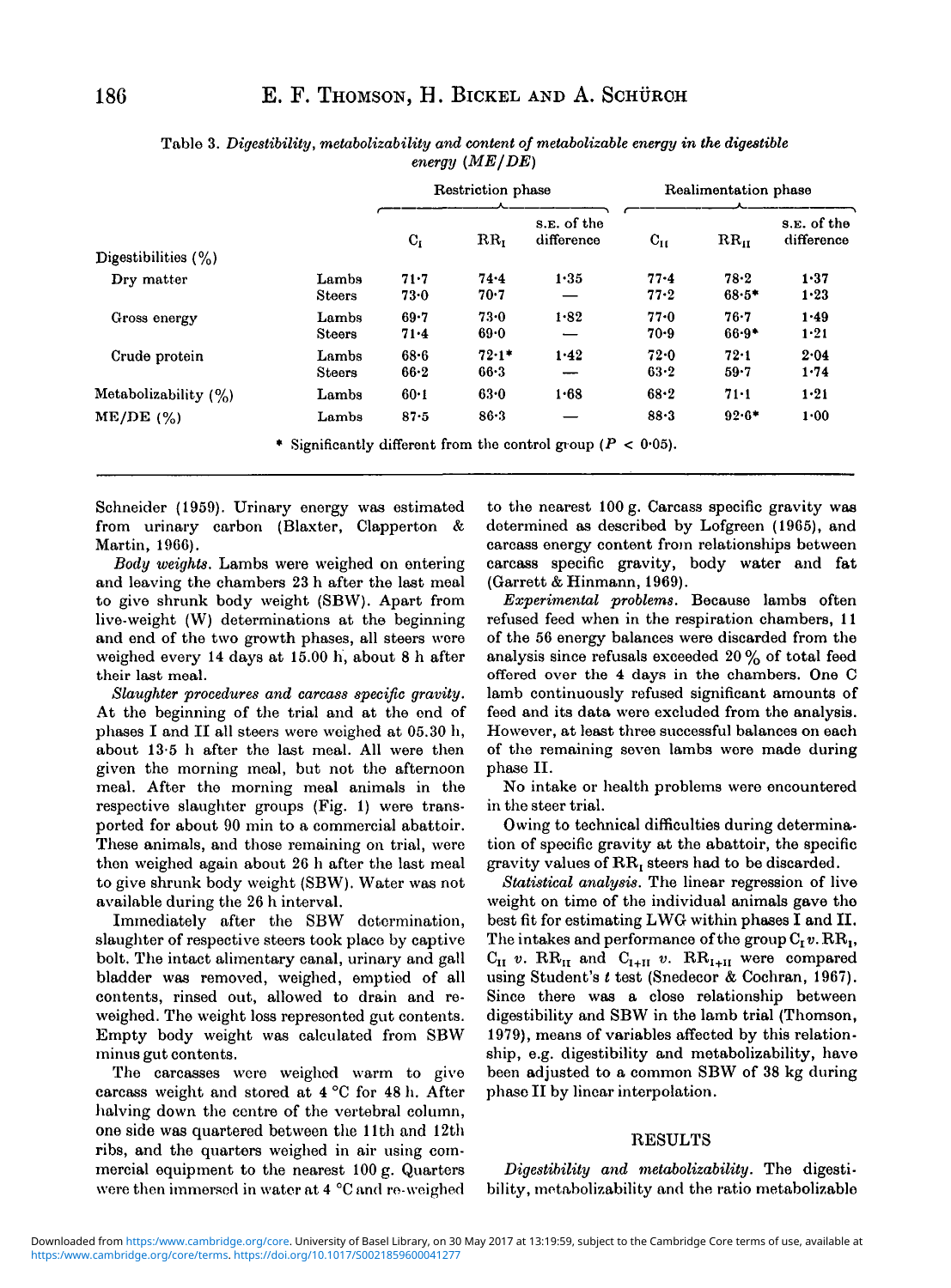

Fig. 2. Daily methane production and urinary losses of lambs.  $\Delta$ , C<sub>i</sub>;  $\Delta$ , C<sub>ii</sub>;  $\odot$ , RR<sub>i</sub>;  $\odot$  RR<sub>ii</sub>;  $\uparrow$ , start of realimentation.

|  | Table 4. Digestibility of the diet offered to steers |  |  |  |
|--|------------------------------------------------------|--|--|--|
|  | during realimentation                                |  |  |  |

|   | Live weight<br>Period (range, kg) | $C_{11}$ | $RR_{\text{tr}}$ | s.e. of the<br>difference |
|---|-----------------------------------|----------|------------------|---------------------------|
| 1 | 300-369                           | $72 - 4$ | $66.7**$         | 1.27                      |
| 2 | 365-405                           | 70-3     | $63 - 6*$        | 1.84                      |
| 3 | 382-449                           | 69.8     | 69.0             | 3.16                      |
| 4 | 409-469                           | $70-9$   | 68.3             | 1.06                      |

\* Significantly different from the control group  $(P < 0.05)$ .

\*\* Significantly different from the control group  $P < 0.01$ ).

energy to digestible energy (ME/DE) of the diets are shown in Table 3. An improvement in the digestibility of the diets occurred as the lamb trial progressed. This was due to a live-weight effect rather than to a level of feeding effect or to slight change in the composition of the diet.

Methane and urinary nitrogen losses were low throughout the lamb trial. Thus metabolizable energy (ME) content of the pelleted diet was between 86.3 and 92.6  $\%$  of digestible energy (DE) (Table 3). Feeding the same diet to rehabilitating adult sheep, Gingins (1978) found similar results. These values are well above the generalized value of 82 % recommended by the Agricultural Research Council (1965). Methane production of lambs declined during restricted feed intake and remained at a lower level  $(P < 0.05)$  during realimentation than in control lambs. Urinary nitrogen losses nlso

declined somewhat but increased again during realimentation (Fig. 2). Thus the significant  $(P < 0.05)$  difference in the ME/DE ratio between the two groups during phase II (Table 3) was mainly due to differences in methane production.

In the steers trial digestibility was the same for both groups in phase I (Table 3). During realimentation digestibility of the dry matter and energy, but not of protein, was significantly lower when determined on  $\text{RR}_{\text{U}}$  compared with control steers. This was due to the low digestibility of the diet during the first two periods of realimentation (Table 4).

*Intakes.* The restriction of feed intake during phase I was more severe in the lamb trial than in the steer trial (Table 5). During phase II scaled intake (expressed per metabolic weight) of control and realimented lambs was similar. However, scaled D.M. intake of realimented steers was lower than that of control animals. This, together with the lower digestibility of energy (Table 3), reduced their overall scaled ME intake to  $92\%$  of that of  $C_{II}$  steers.

The scaled D.M. intake of both  $C_{II}$  and  $RR_{II}$ lambs was under  $80 g D.M./W^{0.75}$  and therefore appetite limitations are not held responsible for the refusals when lambs were in the chambers. Similar problems were encountered by Graham & Searle (1975) and highlight difficulties of quantifying *ad libitum* intake of lambs confined to respiration chambers.

*Nitrogen, protein and fat retention.* Retained nitrogen per kg metabolic weight was similar for control lambs throughout the experiments (Table 6). Nutritionally restricted lambs showed lower, realimented lambs higher nitrogen retention than control lambs, although the latter difference was not statistically significant ( $P > 0.05$ ). However, by analysing the different periods of phase II a considerably higher protein deposition at the start of realimentation was identified (Table 7).

The changes in protein and fat retention in relation to ME intake are shown in Fig. 3. The  $RR_1$ lambs were retaining protein at the expense of body fat, which remained in negative balance during the restriction phase. There was a close parallel between fat retention and ME intake throughout the trial. Fat retention of  $\text{RR}_{\text{II}}$  lambs reached high levels after only 14 days realimentation.

The protein supplied to steers was reduced during the realimentation compared with the restriction phase in order to avoid non-specific use of dietary protein and excess urinary nitrogen losses (Table 8). Retained nitrogen was slightly, although not significantly  $(P > 0.05)$ , lower in  $RR_{II}$  steers compared with  $C_{II}$  steers.

*Partial efficiency of utilization of ME.* Tn order to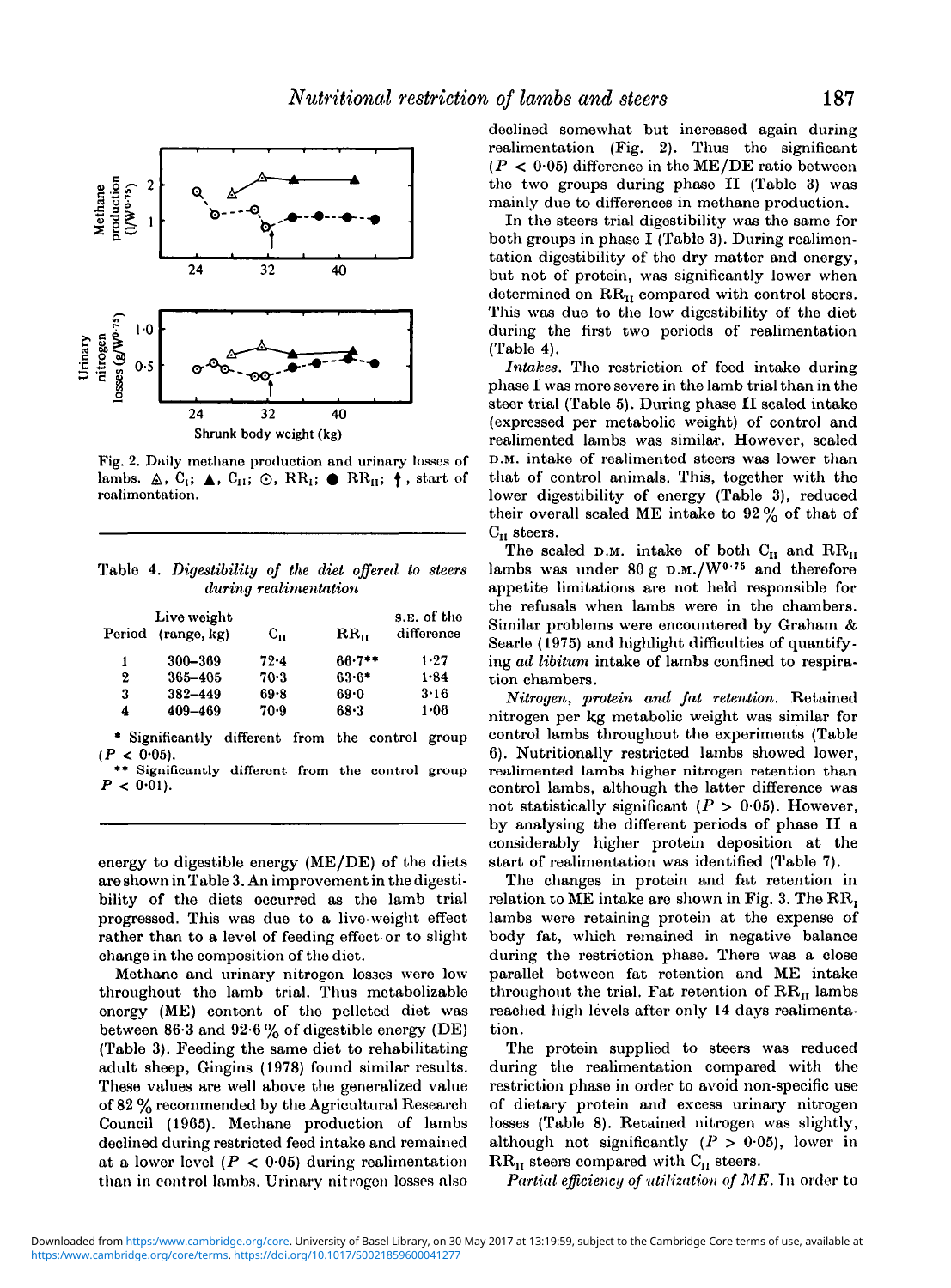|                                      |                | Restriction phase |                           | Realimentation phase |           |                           |
|--------------------------------------|----------------|-------------------|---------------------------|----------------------|-----------|---------------------------|
| Daily intake of:                     | $\mathbf{C}_1$ | $_{\rm RR}$       | S.E. of the<br>difference | $C_{II}$             | $RR_{II}$ | s.E. of the<br>difference |
| Dry matter $(g/W^{0.75})$            |                |                   |                           |                      |           |                           |
| Lambs                                | 77.9           | $44.9***$         | 2.2                       | 78.3                 | 74.8      | 3.7                       |
| <b>Steers</b>                        | 69.6           | $60.5***$         | 0.67                      | $72 - 6$             | $70.6*$   | 0.87                      |
| Metabolizable energy $(kJ/W^{0.75})$ |                |                   |                           |                      |           |                           |
| Lambs                                | 873            | $504***$          | 17.5                      | 945                  | 955       | 43.5                      |
| Steers†                              | 734            | 621               |                           | 765                  | 701       |                           |
| Crude protein $(g)$                  |                |                   |                           |                      |           |                           |
| Lambs                                | 139            | $79***$           | 6.0                       | 166                  | 163       | $3 - 8$                   |
| <b>Steers</b>                        | 620            | $640**$           | 0.6                       | 690                  | $670*$    | $1 \cdot 1$               |
| .                                    |                | .                 |                           |                      |           |                           |

#### Table 5. *Scaled daily intake of dry matter, metabolizable energy and daily intake of crude protein*

t Estimation from intake of digestible energy multiplied by 0"S2.

\* Significantly different from control group *{P <* 0-05).

\*\* Significantly different from control group  $(P < 0.01)$ .<br>\*\*\* Significantly different from control group  $(P < 0.001)$ 

Significantly different from control group  $(P < 0.001)$ .

Table C. *Nitrogen intake, losses and retention and fat retention in the lambs as measured during determinations of energy balance*

|                                  |             | Restriction phase | Realimentation phase      |          |               |                           |
|----------------------------------|-------------|-------------------|---------------------------|----------|---------------|---------------------------|
|                                  | $C_{\rm r}$ | $\rm RR_r$        | S.E. of the<br>difference | $C_{II}$ | $\rm RR_{II}$ | S.E. of the<br>difference |
| Nitrogen intake $(g/W^{0.75})$   | $1 - 77$    | $1.07***$         | 0.076                     | 1.79     | 1.68          | 0.079                     |
| Faecal nitrogen $(g/W^{0.75})$   | 0.56        | $0.30***$         | 0.036                     | 0.51     | 0.47          | 0.041                     |
| Urinary nitrogen $(g/W^{0.75})$  | 0.63        | 0.42              | 0.088                     | 0.70     | 0.54          | 0.048                     |
| Retained nitrogen $(g/W^{0.75})$ | 0.59        | 0.35              | 0.087                     | 0.57     | $0 - 68$      | 0.098                     |
| Fat retention $(g/W^{0.75})$     | 3.3         | $-0.4$            | 0.76                      | 6.9      | $6 - 1$       | 0.53                      |

\*\*\* Significantly different from control group ( $P < 0.001$ ).

detect possible differences in the utilization of ME between control and realimented lambs, partial efficiencies were estimated using regression procedures. The linear regression scaled retained energy  $(RE/W^{\mathfrak{g}\text{-}75})$  on scaled ME intake  $(MEI/W^{\mathfrak{g}\text{-}75})$ provides an estimate of the partial efficiency for gain  $(k_{\text{pf}})$  and the multiple regression scaled MEI on scaled energy retained as protein  $(REF/W^{0.75})$ and fat  $(\text{REF}/W^{0.75})$  allows estimation of the partial efficiency for protein  $(k_p)$  and for fat deposition *(k{)* respectively. The data from C and  $RP<sub>H</sub>$  lambs were analysed separately. The results of the analysis are shown in Table 9. Comprehensive original data are presented elsewhere (Thomson, 1979).

The partial efficiency for maintenance  $(k_m =$ 0.68) was higher the *n* for growth  $(k_{pf} = 0.56$  and 0.59).  $k_{pf}$  of the two groups (regression models 2

and 3) did not differ significantly  $(P > 0.05)$ , although the regression coefficient  $b<sub>1</sub>$  in model 3 is marginally higher than in model 2. The regression coefficient  $b_1$  in model 5 was lower than in model 4, suggesting that partial efficiency for protein deposition *(kp)* was higher in realimented lambs  $(RR_{II})$  than in control lambs (C). However,  $b_2$ shows the opposite tendency. Separately analysing the different periods of phase II showed that the partial efficiency for growth  $(k_{p}f)$  of  $\text{RR}_{H}$  lambs was higher at the beginning of realimentation than of  $C_{II}$  lambs.

No direct estimate of efficiency of ME utilization was possible in tho steer trial. However, estimation of maintenance energy requirement  $(ME_m)$  was made by regressing daily empty-bodyweight gain on MEI. Subtracting the derived ME  $_m$ from total ME intake and estimating carcass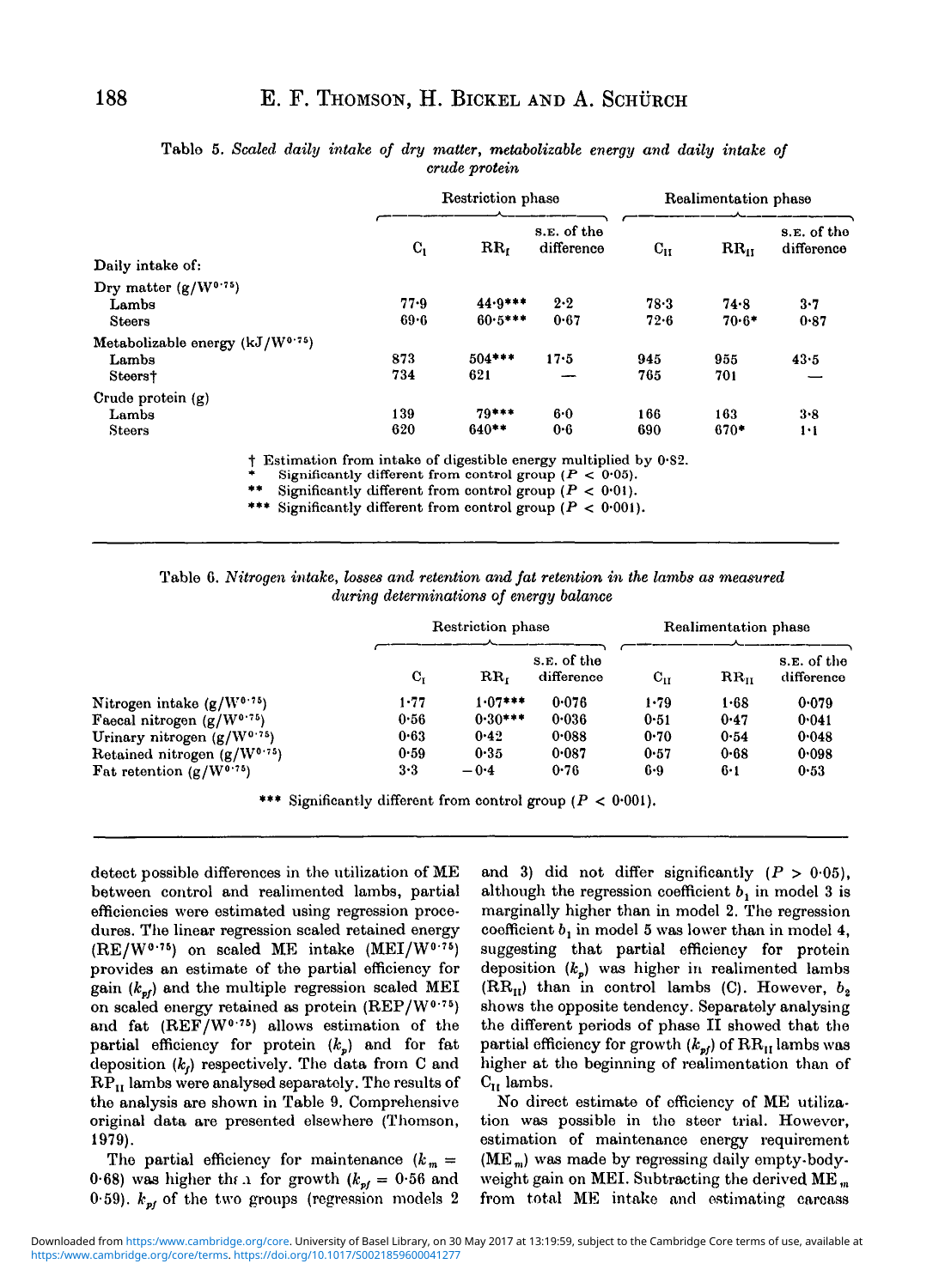|                              |                   | Protein deposition<br>$(kJ/W^{0.75})$ |          | <b>Fat deposition</b><br>$(kJ/W^{0.75})$ | Partial efficiency for<br>growth $(k_{n})$ |               |  |
|------------------------------|-------------------|---------------------------------------|----------|------------------------------------------|--------------------------------------------|---------------|--|
| Group<br>Period <sup>+</sup> | $\mathbf{C_{II}}$ | $\rm RR_{II}$                         | $C_{II}$ | $\rm RR_{II}$                            | $\mathbf{C_{II}}$                          | $\rm RR_{II}$ |  |
|                              | 86                | 116                                   | 238      | 251                                      | 0.52                                       | 0.60          |  |
| $\boldsymbol{2}$             | 88                | 98                                    | 238      | 256                                      | 0.55                                       | 0.60          |  |
| 3                            | 82                | 93                                    | 299      | 224                                      | 0.61                                       | 0.56          |  |
| 4                            |                   | 97                                    | $- - -$  | 233                                      |                                            | 0.56          |  |

Table 7. *Changes in daily protein and fat deposition and partial efficiency of ME utilization for growth during realimentation phase of the lamb trial*

14 days interval between the periods.



Fig. 3. Daily intake of metabolizable energy by lambs and retention of fat and protein.  $\Delta$ ,  $C_1$ ;  $\Delta$ ,  $C_{11}$ ;  $\odot$ ,  $RR_1$ ;  $\bullet$ , RR<sub>II</sub>;  $\diamond$ , start of realimentation.

energy content from carcass specific gravity (Garrett & Hinman, 1969) allowed estimation of  $k_{\text{pf}}$ . The carcass specific gravity measurements from the initial and two final slaughter groups (Table 10) were used for the estimation of the carcass energy content of C and RR steers. Tho difference in the carcass energy content of the initial and final slaughter groups divided by the live weight gained over the complete trial gave an estimate of the energy value of body-weight gains  $(EV<sub>g</sub>)$ . An ME<sub>m</sub> of 462 kJ/W<sup>0.75</sup> was estimated, and, from an  $EV_g$  of 10.5 and 9.8 MJ/kg liveweight gain for C and RR respectively, the  $k_{p}$  of the two groups was 0-36 and 0-43 respectively.

*Growth performance and energy conversion ratio.* The growth performance of  $\text{RR}_{\text{I}}$  lambs and steers was highly significantly  $(P < 0.001)$  lower than controls (Table 11). Even though  $RR_{II}$  lambs gained  $4.6$  kg more shrunk body weight than  $C_{II}$ lambs during realimentation over a similar time interval, the difference did not reach significance  $(P > 0.05)$ . The RR<sub>II</sub> steers exhibited significantly  $(P < 0.05)$  higher live-weight gain (LWG) than  $C_{II}$  steers when realimented, but when expressed as empty-body-weight gain the difference did not reach significance  $(P > 0.05)$ . However, during the 1st month of realimentation the LWG of  $\text{RR}_{\text{II}}$ steers reached 1200 g.

Compensatory growth enabled  $\text{RR}_{\text{II}}$  steers to improve significantly  $(P < 0.01)$  their energy conversion ratio compared with control animals. The difference in energy conversion ratio between  $\text{RR}_{\text{II}}$  and  $\text{C}_{\text{II}}$  lambs was not significant ( $P > 0.05$ ).

*Out fill and carcass characteristics.* The gut fill of  $RR_{r}$  steers was significantly ( $P < 0.05$ ) higher than that of  $C_t$  steers because the basal diet consisted of hay instead of maize silage (Table 10). There were no differences in the killing-out percentages of the various groups although killing-out percentage increased as the steers became heavier.

No differences across steer groups in carcass specific gravity were noted.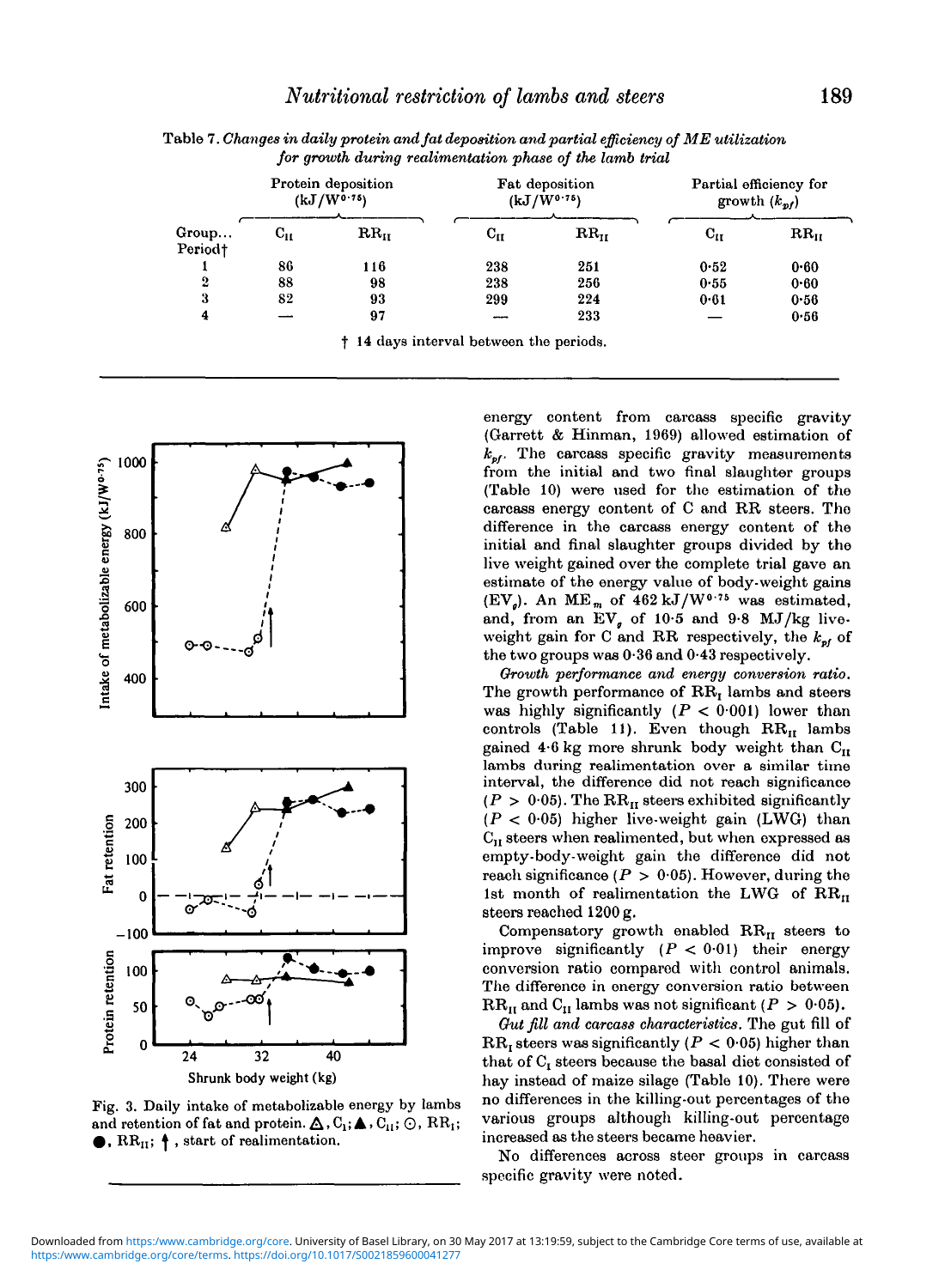|                                  |                | Realimentation phase |                           |          |               |                           |
|----------------------------------|----------------|----------------------|---------------------------|----------|---------------|---------------------------|
|                                  | $\mathbf{C}_1$ | RR.                  | S.E. of the<br>difference | $C_{11}$ | $RR_{\rm{H}}$ | S.E. of the<br>difference |
| ME intaket $(kJ/W^{0.75})$       | 718            | 640**                | 16.5                      | 762      | 688**         | $13 - 0$                  |
| Nitrogen intake $(g/W^{0.75})$   | 1.45           | $1.55*$              | 0.024                     | 1.27     | $1.21*$       | 0.014                     |
| Faecal nitrogen $(g/W^{0.75})$   | 0.50           | 0.52                 | 0.030                     | 0.47     | 0.49          | 0.021                     |
| Urinary nitrogen $(g/W^{0.75})$  | 0.45           | $0.66**$             | 0.056                     | 0.41     | 0.39          | 0.049                     |
| Retained nitrogen $(g/W^{0.75})$ | 0.50           | 0.37                 | 0.060                     | 0.39     | 0.33          | $0 - 036$                 |

Table 8. *Components of nitrogen balance in the steer trial*

f Values differ from those in Table 5 because only 4 of 6 animals used in balance trial.

Significantly different from the control group  $(P < 0.05)$ .

Significantly different from the control group  $(P < 0.01)$ .

*Overall performance.* The relatively long restriction period in the lamb trial considerably increased the total duration of the growth period of RR lambs (Table 12). However, the compensating steers reduced the 70-day interval between the groups at the start of realimentation to 35 days at slaughter. The milder degree compared with RR lambs resulted in only a 12 % increase in total fattening period. With regard to animals on the discontinuous growth path, RR steers required a similar amount of gross energy and RR lambs only  $12\%$  more than the respective control groups on a continuous growth path. The overall energy conversion ratio of C and RR lambs was similar whereas RR steers required 6 % less ME per kg LWG than C steers.

#### DISCUSSION

*Digestibility.* The depression of the digestibility of the fibrous maize-silage diet measured on the realimentated steers was not due to differences in dietary composition. In contrast to the steer trial no depression of digestibility was observed in the RR lambs offered a rapidly fermentable concentrate diet (Table 3). McManus, Reid & Donaldson (1972) and Drew & Reid (1975) also noted reduced digestibilities in compensating lambs but Asplund, Hedrick & Haugeback (1975) did not. The high digestibilities reported by Thornton *et ah* (1979) on the 1st day of realimentation appear to be due to applying the faecal output from the preceding period of near starvation feeding to the *ad libitum* intake on the 1st day of realimentation. Over the next 5 days digestibility decreased by over 20 percentage units.

In order to explain this unclear picture regarding an apparent digestibility depression at the beginning of realimentation, it is suggested that physiological changes take place in the animal which will affect digestibility only if the physical and chemical composition of the diets is appropriate. Physiological changes leading to an increase in the rate of passage would, in general, have little effect on the extent of digestion of a rapidly fermentable diet (lamb trial), but could affect a more fibrous diet (steer trial). Such an increase in the rate of passage in the compensating animal is an attractive proposition since it could be associated with the elevated appetite of these animals. However, it is suggested that any relationship between appetite and rate of passage may be mediated by triiodothyronine  $(T<sub>3</sub>)$  since a positive association between  $T<sub>3</sub>$ and rate of passage (Miller *et ah* 1974; Kennedy, Young & Christopherson, 1977) and between  $T_3$ and energy intake (Blum, Thomson & Bickel, 1979; Blum *et ah* 1980; Thomson *et ah* 1980) has been reported.

*Level of feeding and maintenance requirement.* Approximately the same scaled ME intake of  $C_{II}$ and  $\rm RR_{II}$  animals was achieved during realimentation (Table 5). Thus, if it is assumed that the maintenance requirement  $(ME_m)$  of control and realimented animals was similar, then their level of feeding will have been almost equivalent. Except during the immediate post-restriction phase, this assumption is probably correct since it has been shown (Graham & Searle, 1975, 1979; Gingins, 1978) that  $ME_m$  returns to near normal levels within the first few weeks of realimentation.

It is therefore considered that in these two trials, because there were no differences in the level of feeding between groups, this factor can be discounted whon explaining the differences in energy conversion ratio between them.

*Partial efficiency of utilization of metabolizable energy.* The overall  $k_{pf}$  of the control and realimentated lambs was similar (Table 9) which confirms the findings of Drew & Reid (1975) and Graham & Searle (1975, 1979) but not those of Meyer & Clawson (1964). But at the start of realimentation a small improvement in  $k_{\textit{pf}}$  was noted in both the lamb trial (Table 7) and in the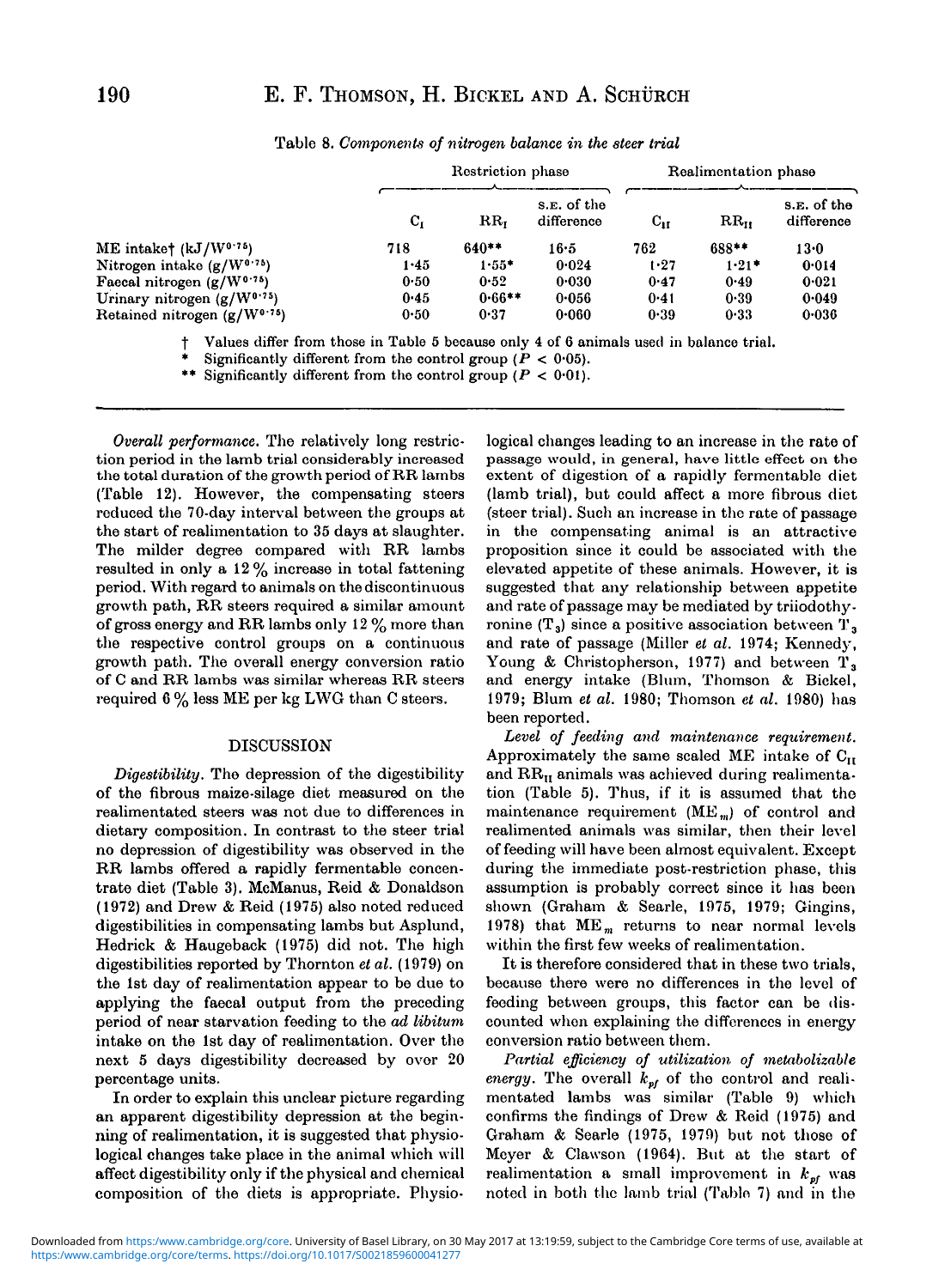|                                                                                            | $\tilde{r}_j$                                                    | I                        | $0 - 56$       | 0.59                                         | f           | ĺ                                    |                                                                                                                                                                                                         | study of Ør<br>lambs.<br>Empirical                                                                 |
|--------------------------------------------------------------------------------------------|------------------------------------------------------------------|--------------------------|----------------|----------------------------------------------|-------------|--------------------------------------|---------------------------------------------------------------------------------------------------------------------------------------------------------------------------------------------------------|----------------------------------------------------------------------------------------------------|
|                                                                                            | Ŀ,                                                               | I                        | l              | $\mathbf{I}$                                 | $0 - 75$    | 0.67                                 |                                                                                                                                                                                                         | from auto-c<br>variables. T<br>directly from                                                       |
|                                                                                            | ۸,                                                               | $\overline{\phantom{a}}$ | I              | $\bigg $                                     | 0.33        | 0.49                                 |                                                                                                                                                                                                         | Table 9, tha<br>for protein<br>with $C_{II}$ lan<br>start of real                                  |
|                                                                                            | $\epsilon_n$                                                     | $0 - 68$                 | I              | 1                                            | I           | ł                                    |                                                                                                                                                                                                         | The estin<br>indicated th<br>more efficier                                                         |
|                                                                                            | $\frac{\text{ME}_{\text{m}}\uparrow}{\text{kJ/W}^{\text{0-76}}}$ | 364                      | 375            | 368                                          | 369         | 373                                  |                                                                                                                                                                                                         | continuous g<br>Carcass cl<br>The design o<br>gut fill on<br>T<br>animals.                         |
|                                                                                            |                                                                  | 0.98                     | 0.95           | <b>C6-0</b>                                  | 0.96        | $0.0 - 0.0$                          |                                                                                                                                                                                                         | (Table 10) sh<br>groups and<br>reports of R<br>were used. I                                        |
|                                                                                            | R.S.D.<br>kJ/W0.76                                               | 18.8                     | 39.0           | $27 - 1$                                     | 57.6        | $45 - 4$                             | Heat production measured at maintenance level of feeding.<br>Heat production measured on the 4th and 5th day of fast.<br>$= b_o + b_1 \text{ MET}^*.$<br>$= b_o + b_1 \text{ REP}^* + b_2 \text{ REP}.$ | content bet<br>maturing br<br>measuremen<br>carcass speci                                          |
|                                                                                            | $\pm$ S.E.)                                                      | I                        | l              | $\overline{\phantom{a}}$                     |             | $1.31$<br>(0.170)<br>1.49<br>(0.193) |                                                                                                                                                                                                         | predicted fa<br>Furthermore<br>maturing bro<br>composition<br>studies in th                        |
|                                                                                            | $b_1$<br>( $\pm$ s.g.)                                           |                          |                |                                              |             | (0.508)                              |                                                                                                                                                                                                         | information.<br>The upwa<br>live-weight g<br>steers is sim                                         |
| Estimates of partial efficiencies of utilization of ME for maintenance and growth of lambs | $h_{\rm d}$ / $h_{\rm o}$                                        | 248-7<br>ı               | 210-1          | 218-6                                        | 368.9       | $373 - 1$                            | t ME requirement for maintenance, estimated from regression.<br>Regression models 1, 2 and 3: NE*<br>Regression models 4 and 5: MEI <sup>*</sup><br>Scaled (W <sup>o.75</sup> ).                        | Meyer, Weit<br>$(1972)$ . It is<br>value $(EV_g)$<br>caused this                                   |
|                                                                                            | ↣                                                                | NE <sup>+</sup>          | i<br>NE        | NE*                                          | MEI*        | MEI*                                 | $RR_m$<br>$RR_f$ ]                                                                                                                                                                                      | protein: fat<br>(Ørskov & I<br>effect. There<br>that slightly<br>deposited du                      |
| Table 9.                                                                                   | comparison<br>Group                                              | $RR_m+RR_f$              | $C + R$ R $_m$ | $\text{RR}_{\text{II}}+\text{RR}_{\text{m}}$ | $C + R R_m$ | $\text{RR}_{11}+\text{RR}_{m}$       |                                                                                                                                                                                                         | the $EVg$ of re<br>correct to a<br>partial effici<br>steers, then<br>steers may l<br>sible for the |
|                                                                                            | z                                                                | $\frac{8}{1}$            | $\overline{1}$ | $\overline{16}$                              | 14          | $\overline{16}$                      |                                                                                                                                                                                                         | during realin<br>Overall eff                                                                       |
|                                                                                            | Regression<br>model                                              |                          | ¢1             |                                              |             | ıŋ,                                  |                                                                                                                                                                                                         | duration of t<br>on a discont<br>animals on<br>the two trial<br>ted increase                       |

study of Ørskov et al. (1976) with early weaned lambs.

Empirical models for estimating  $k_p$  and  $k_f$  suffer from auto-correlation between the independent variables. Therefore, it is hazardous to conclude directly from the results of the models 4 and 5 in Table 9, that the ME was utilized more efficiently for protein deposition by  $RR_{II}$  lambs compared with  $C_{II}$  lambs. However, an improved  $k_p$  at the start of realimentation of lambs is suggested.

The estimated  $k_{pf}$  in the steer trial  $(p. 189)$ indicated that steers during realimentation may be more efficient converters of ME than steers on a continuous growth path.

 $\emph{Carcass characteristics and energy value of gain.}$ The design of the trials precluded the influence of<br>
gut fill on daily live-weight gain of realimented<br>
animals. The careas specific gravity values<br>
(Table 10) showed little variation between slaughter<br>
groups and are sim animals. The carcass specific gravity values (Table 10) showed little variation between slaughter groups and are similar to values derived from the reports of Robelin (1975) in which Charolais bulls were used. However, because the differences in fat content between slaughter groups of the late  $m$  maturing breeds are likely to be small, accuracy of measurement is essential since an error of  $0.002$  in carcass specific gravity can lead to a  $1\%$  change in predicted fat content (Berg & Butterfield, 1976). "S\* II II I x g predicted fat content (Berg & Butterfield, 1976).  $\begin{array}{ccccc} 5 & 7 & 6 \\ 2 & 8 & 1 \end{array}$   $\begin{array}{ccccc} 2 & 3 & 4 \\ 3 & 1 & 1 \end{array}$   $\begin{array}{ccccc} 2 & 3 & 4 \\ 7 & 7 & 6 \end{array}$   $\begin{array}{ccccc} 2 & 3 & 4 \\ 2 & 5 & 7 \\ 3 & 1 & 1 \end{array}$   $\begin{array}{ccccc} 2 & 3 & 4 \\ 1 & 1 & 1 \end{array}$  $\frac{1}{3}$   $\frac{1}{4}$   $\frac{1}{1}$   $\frac{1}{2}$   $\frac{1}{2}$   $\frac{1}{2}$   $\frac{1}{2}$   $\frac{1}{2}$   $\frac{1}{2}$   $\frac{1}{2}$   $\frac{1}{2}$   $\frac{1}{2}$   $\frac{1}{2}$   $\frac{1}{2}$   $\frac{1}{2}$   $\frac{1}{2}$   $\frac{1}{2}$   $\frac{1}{2}$   $\frac{1}{2}$   $\frac{1}{2}$   $\frac{1}{2}$   $\frac{1}{2}$   $\mathbb{Z}$   $\mathbb{Z}$   $\mathbb{Z}$   $\mathbb{Z}$   $\mathbb{Z}$  s composition from specific gravity. Subsequently. studies in this series at Zürich should provide such information.

The upward shift in the realimentation between  $\frac{3}{2}$   $\frac{1}{2}$   $\frac{2}{3}$  live-weight gain and ME intake/W075 of the RR<sub>U</sub> steers is similar to the shift found in the trial of Meyer, Weitkamp & Bonilla (1965) and Fox *et al*.  $(1972)$ . It is suggested that a fall in the energy value  $(EV<sub>g</sub>)$  of the live-weight gain could have caused this shift. Any tendency to increase the<br> $\hat{\vec{r}}$  protein: fat ratio, or the water: protein ratio<br> $\hat{\vec{r}}$  (*Grskov & McDonald 1976*) would have such an protein: fat ratio, or the water: protein ratio *(Ørskov & McDonald, 1976)* would have such an  $\frac{3}{2}$  ,  $\frac{1}{6}$  ,  $\frac{1}{6}$  ,  $\frac{1}{6}$  ,  $\frac{1}{10}$  ,  $\frac{1}{10}$  ,  $\frac{1}{100}$  would have such an  $\frac{1}{100}$  would have such an  $\frac{1}{100}$  would have such an  $\frac{1}{100}$  and  $\frac{1}{100}$  and  $\frac{1}{100}$  and  $\frac{1}{$  $\overline{z}$   $\overline{z}$   $\overline{z}$   $\overline{z}$   $\overline{z}$   $\overline{z}$   $\overline{z}$   $\overline{z}$   $\overline{z}$   $\overline{z}$   $\overline{z}$   $\overline{z}$   $\overline{z}$   $\overline{z}$   $\overline{z}$   $\overline{z}$   $\overline{z}$   $\overline{z}$   $\overline{z}$   $\overline{z}$   $\overline{z}$   $\overline{z}$   $\overline{z}$   $\overline{z}$   $\overline{$ that slightly more protein than fat may have been deposited during realimentation (Table 6) and that the  $EV<sub>a</sub>$  of refed steers may have decreased. If it is correct to assume a similar level of feeding and partial efficiency between control and realimented steers, then the decrease in  $EV_{q}$  of realimented steers may have been the principal factor responsible for their improved energy conversion ratio during realimentation.

> *Overall efficiency.* It is well established that tho duration of the fattening period of sheep and cattlo on a discontinuous growth path will exceed that of animals on a continuous growth path. However, the two trials reported here show that the associated increase in maintenance requirement was offset by a considerable reduction in the production

<https:/www.cambridge.org/core/terms>. <https://doi.org/10.1017/S0021859600041277> Downloaded from <https:/www.cambridge.org/core>. University of Basel Library, on 30 May 2017 at 13:19:59, subject to the Cambridge Core terms of use, available at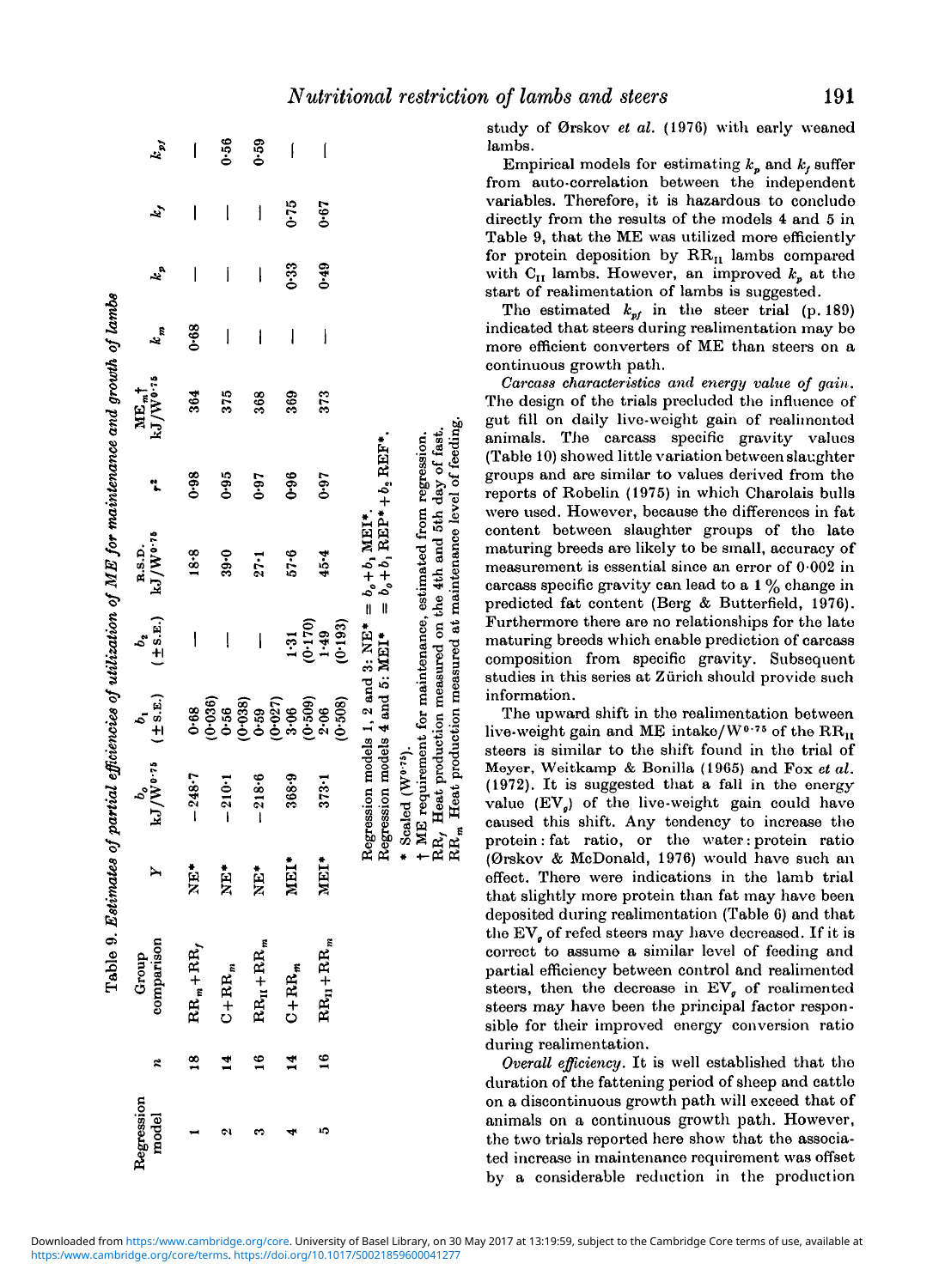|                          |           |         | Restriction phase |                           | Realimentation phase |               |                           |
|--------------------------|-----------|---------|-------------------|---------------------------|----------------------|---------------|---------------------------|
|                          | $C_0$ †   | $C_{I}$ | $\rm RR_r$        | S.E. of the<br>difference | $C_{II}$             | $\rm RR_{II}$ | S.E. of the<br>difference |
| Gut fill $(kg)$          |           | 27.5    | $35.5*$           | 2.96                      | $39 - 0$             | 41.0          | 3.44                      |
| Hot carcass weight (kg)  | $116 - 0$ | 162.4   | 164.1             | 7.68                      | 255.9                | $253 - 7$     | 8.98                      |
| Killing-out percentage   | 48.7      | 53.1    | 52.6              | 0.99                      | 55-6                 | $55 - 9$      | 0.74                      |
| Carcass specific gravity | $1 - 073$ | 1.079   |                   |                           | 1.074                | 1.076         |                           |

Table 10. *Out fill, hot carcass weight, killing-out percentage and carcass specific gravity of steers*

Initial slaughter group of six steers. Results discarded.

ŧ

Significantly different from control group *(P <* 0-05).

| Table 11. Duration for experiment, live weight, empty-body weight and growth performance |            |  |
|------------------------------------------------------------------------------------------|------------|--|
|                                                                                          | of animals |  |

|                                        |          | Restriction phase |                           |          | Realimentation phase |                           |  |
|----------------------------------------|----------|-------------------|---------------------------|----------|----------------------|---------------------------|--|
|                                        | $C_{I}$  | $\rm RR_{I}$      | S.E. of the<br>difference | $C_{II}$ | $RR_{II}$            | S.E. of the<br>difference |  |
| Duration                               |          |                   |                           |          |                      |                           |  |
| Lambs                                  | 65       | 144               |                           | 55       | 56                   |                           |  |
| <b>Steers</b>                          | 84       | 154               |                           | 182      | 147                  |                           |  |
| Initial live weight (kg)               |          |                   |                           |          |                      |                           |  |
| Lambst                                 | $23 - 0$ | $22 - 5$          | 3.34                      | 32.7     | $31-6$               | 2.55                      |  |
| Steers                                 | 237      | 236               | $6 - 3$                   | 306      | 315                  | 8.8                       |  |
| Final live weight (g)                  |          |                   |                           |          |                      |                           |  |
| Lambst                                 | 32.7     | 31.6              | 2.55                      | 42.5     | 45.0                 | 3.03                      |  |
| <b>Steers</b>                          | 306      | 314               | 7.3                       | 460      | 453                  | 12.9                      |  |
| Daily live-weight gaint (g)            |          |                   |                           |          |                      |                           |  |
| Lambs†                                 | 148      | 69***             | 0.9                       | 189      | 219                  | $27 - 2$                  |  |
| <b>Steers</b>                          | 884      | 539***            | 34.3                      | 840      | $971*$               | 47.3                      |  |
| Empty-body-weight gain (g)             |          |                   |                           |          |                      |                           |  |
| <b>Steers</b>                          | 726      | 411 ***           | $25 - 4$                  | 783      | 871                  | 46.4                      |  |
| Energy conversion ratio (MJ ME/kg LWG) |          |                   |                           |          |                      |                           |  |
| Lambs                                  | 72.2     | 88.1              | 12.18                     | $77 - 7$ | 68.0                 | 8.94                      |  |
| Steers                                 | $56 - 0$ | $79.9***$         | $3 - 66$                  | 79.3     | $63.1***$            | 3.62                      |  |

t Represent shrunk body weight.

 $\ddagger$  Calculated from linear regression of live weight on time.

\* Significantly different from control group *(P <* 0-05).

\*\* Significantly different from control group *(P <* 0-01).

\*\*\* Significantly different from control group  $(P < 0.001)$ .

| Table 12. Total duration, daily body-weight gains, total energy intake and energy con- |  |  |
|----------------------------------------------------------------------------------------|--|--|
| version ratio of lambs and cattle on a continuous and discontinuous growth path        |  |  |

|                                        | Lambs |             |                           | Steers |             |                           |
|----------------------------------------|-------|-------------|---------------------------|--------|-------------|---------------------------|
|                                        | С     | $_{\rm RR}$ | S.E. of the<br>difference | C      | $_{\rm RR}$ | S.E. of the<br>difference |
| Days                                   | 120   | 200         |                           | 266    | 301         |                           |
| Daily body-weight gainst $(g)$         | 160   | 110*        | 13.5                      | 848    | 758*        | 36.6                      |
| Gross energy intake (GJ)               | 2.23  | 2.49        | 0.107                     | 28.04  | 28.04       | 0.488                     |
| Metabolizable energy intake (GJ)       | 1.46  | $1.67*$     | 0.077                     | 16.14  | $15 - 43$   | 0.274                     |
| Energy conversion ratio (MJ ME/kg LWG) | 77.6  | 77.6        | $8 - 22$                  | 71.9   | 67.8        | 2.52                      |

t Based on shrunk body weight and live weight in lamb and steer trial respectively.

Downloaded from https:/www.cambri**s**geomerk.org/th**/wartsipsof.Pased.hibzapt.egg**]? @10:0559, subject to the Cambridge Core terms of use, available at<br><https:/www.cambridge.org/core/terms>. https://doi.org/10.1017/S00218596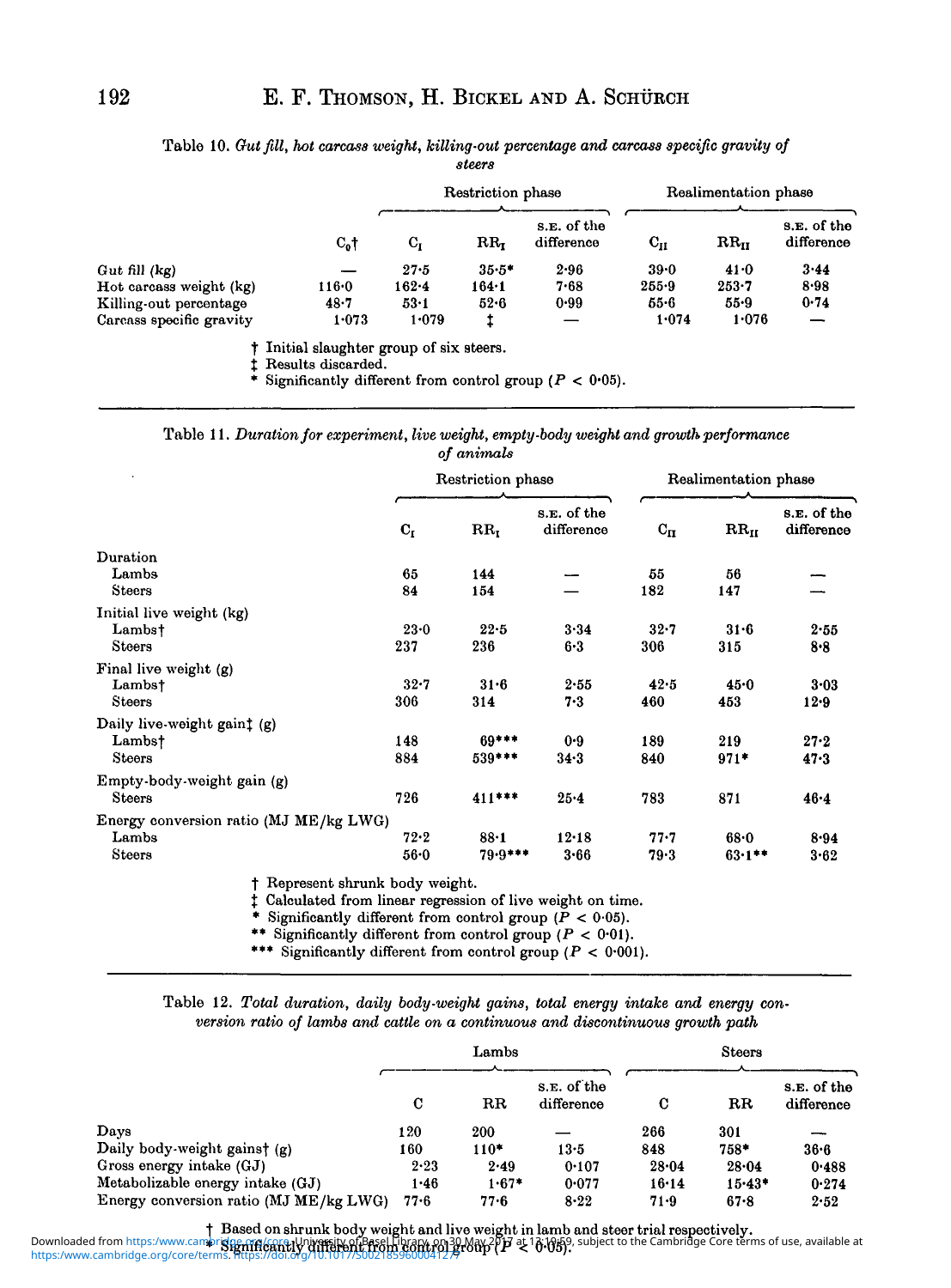requirement. Thus total gross energy intake and ovorall onorgy conversion ratio of the two groups of lambs and steers was similar (Table 12). This was possible because a moderate rate of growth of the control steers was chosen to maximize the intake of home-grown feeds (Thomson, Lohmann & Bickol, 1978).

It is concluded that at this level of intensity animals fattened on a discontinuous growth path, which involvos a 'store' period followed by compensatory growth will not necessarily require a greater input of feed energy than animals on a continuous growth path. Including such a 'store' period enabled a reduction of the total concentrato input from 295 to 140 kg per steer.

The two trials reported here were supported by a grant from the Office of Agriculture of the Swiss Federal Department of Public Economy, Berne.

#### REFERENCES

- AGRICULTURAL RESEARCH COUNCIL (1965). The Nutrient *Requirements of Farm Livestock.* No. 2 *Ruminants,* London: Agricultural Research Council.
- ALLDEN, W. G. (1970). The effects of nutritional deprivation on the subsequent productivity of sheep and cattle. *Nutrition Abstracts and Reviews* 40, 1167-1184.
- ASPLUND, J. M., HEDRICK, H. B. & HAUGEBACK, C. D. (1975). Performance, digestibility and 40K levels in lambs during compensations for feed restriction. *Journal of Animal Science* 40, 138-143.
- BERG, R. T. & BUTTERFIELD, A. M. (1976). New *Concepts of Cattle Growth.* Sydney University Press.
- BICKEL, H. (1977). Tho feed intake-conversion complex in cattle production with particular reference to the efficiency of energy utilization. (In German witli English summary.) *Schweizerische Landwirtschaftliche Forschung* 15, 175-214.
- BLAXTER, K. L., CLAPPERTON, J. W. & MARTIN, A. K. (1966). The heat of combustion of the urine of sheep and cattle in relation to its chemical composition and to diet. *British Journal of Nutrition* 20, 449-460.
- BLUM, J. W., GINGINS, M., VITINS, P. & BICKEL, H. (19S0). Thyroid hormone levels related to energy and nitrogen balance during weight loss and regain in adult sheep. *Ada Endocrinologica* 93, 440-447.
- BLUM, J. W., THOMSON, E. F. & BICKEL, H. (1979). Alterations of serum triiodothyronine levels during roduced and compensatory growth of steers. *Zeitschrift fur Tierphysiologie, Tiererndhrung und Futtermillelkunde* 42, 7-11.
- BROUWER, E. (1965). Report of sub-committee on constants and factors. In *Energy Metabolism of Farm Animals* (ed. K. L. Blaxter), pp. 441-443. London and Now York: Academio Press.
- DACCORD, R. (1970). Influence d'un supplément de foin a un aliment concentré sar le métabolisme énergétique du mouton. Doctoral thesis No. 4324 ETH Zurich.
- DREW, K. R. & REID, J. T. (1975). Compensatory growth in immature sheep. III. Feed utilization by sheep subjected to foed deprivation followed by rcalimontation. *Journal of Agricultural Science, Cambridge* 85, 193-204.
- Fox, D. G., DOCKERTY, T. R., JOHNSON, R. R. & PRESTON, R. L. (1972). Relationship of empty body weight to carcass weight in beef cattle. *Journal of Animal Science* 43, 565-568.
- GARRETT, W. N. & HINMAN, N. (1969). Re-evaluation of the relationship betwoen carcass density and body

7

composition of beef steers. *Journal of Animal Science* 28, 1-5.

- GINGINS, M. (1978). The efficiency of the body weight loss-regain process in the adult ruminant. (In French with English summary.) Doctoral Thesis No. 6228 ETH Zürich.
- GRAHAM, N. MCC. & SEARLE, T. W. (1975). Studies of weaner sheep during and after a period of weight stasis. I. Energy and nitrogen utilization. *Australian Journal of Agricultural Research* 26, 343-353.
- GRAHAM, N. MCC. & SEARLE, T. W. (1979). Studies of weaned lambs before, during and after a period of weight loss. I. Energy and nitrogen utilization. *Australian Journal of Agricultural Research* 30, 513-523.
- KENNEDY, P. M., YOUNG, B. A. & CHRISTOPHERSON, R. J. (1977). Studies on the relationship between thyroid function, cold acclimation and retention time of digesta in sheep. *Journal of Animal Science* 45, 1084-1090.
- LÖRTSCHER, H., WEBER, R. & ZAUGG, U. (1975). Compensatory growth of dairy heifers after a period of alpine pasturing. *Proceedings of the* 3rd *World Conference on Animal Production,* pp. 242—245. Sidney University Press.
- LOFGREEN, G. P. (1965). A comparative slaughter technique for determining net energy values for beefs cattle. *Proceedings of the 3rd Symposium on Energy Metabolism,* pp. 309-317. London and New York: Academic Press.
- MCMANUS, W. R., REID, J. T. & DONALDSON, L. E. (1972). Studios of compensatory growth in sheep. *Journal of Agricultural Science, Cambridge* 79, 1-12.
- MEYER, J. H. & CLAWSON, W. J. (1964). Undornutrition and subsequent realimentation of rats and sheep. *Journal of Animal Science* 23, 214-224.
- MEYER, J. H., WEITKAMP, W. H. & BONILLA, S. (1965). Compensatory growth responses of fattening steers following various low energy intake regimes of hay or irrigated pasture. *Journal of Animal Science* 24, 29-32.
- MILLER, J. K., SWANSON, E. W., LYKE, W. A., Moss, B. R. & BYRNE, W. F. (1974). Effect of thyroid status on digestive tract fill and flow rate of undigested residues in cattle. *Journalof Dairy Science* 57,193-197.
- MINISTRY OF AGRICULTURE, FISHERIES AND FOOD (1975). Energy allowances and feeding systems for ruminants. Ministry of Agriculture, Fisheries and Food, *Technical Bulletin,* no. 33. London: H.M.S.O.